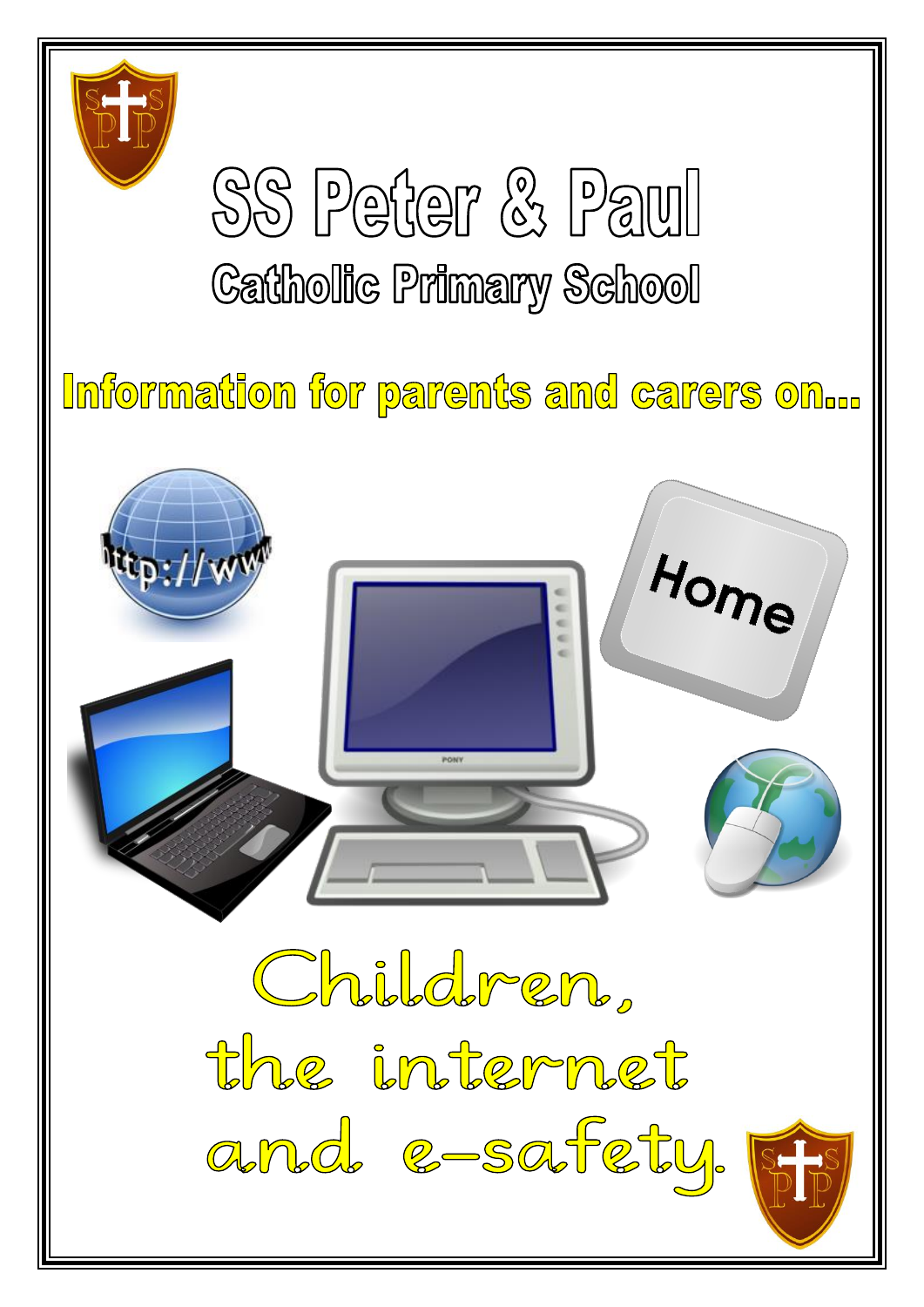At SS Peter & Paul Catholic Primary School we want all of our children to be responsible enough to be trusted to use technology and the internet sensibly and safely. The following information is for parents to enable them to help their child grow in confidence whilst online but to make sure they are safe also.

Children have much greater access to information via many different sources; mobile phone, tablet, PC, laptop, games consoles (x-box, playstation, wii, etc,…), digital televisions and many more devices so we need to make sure they know how to use these devices safely. As responsible adults it is our job to support them.

## **Advice for parents and carers**

Young people have been born into a digital age. They use technology as part of their everyday lives. They can seem to be expert online, but young people do not have the life experience of adults and need your support. You can help by talking and listening to your child about what they do online and providing unconditional support.

# **Develop digital skills**

Swimming pools can be dangerous places, so we teach children to swim. Crossing the road can be dangerous, so we teach children road-safety skills. We do not stop children swimming or crossing roads! In the same way, we must teach children to be safe in the online world, so they can have fun, communicate, create and learn. We must also be aware of the danger signs so we can deal with any situation.

## **Benefits of online access at home**

Many studies have shown that there are benefits to having access to technology and the Internet at home. These can include:

- Supports homework and revision.
- Improves students' achievement.
- Makes learning more fun and creative.
- Provides access to a wider range of learning materials.
- Offers students choice in what they learn, when they learn and how they learn.
- Connects learning at school with learning at home.

Using technology at home and at school develops skills for life.

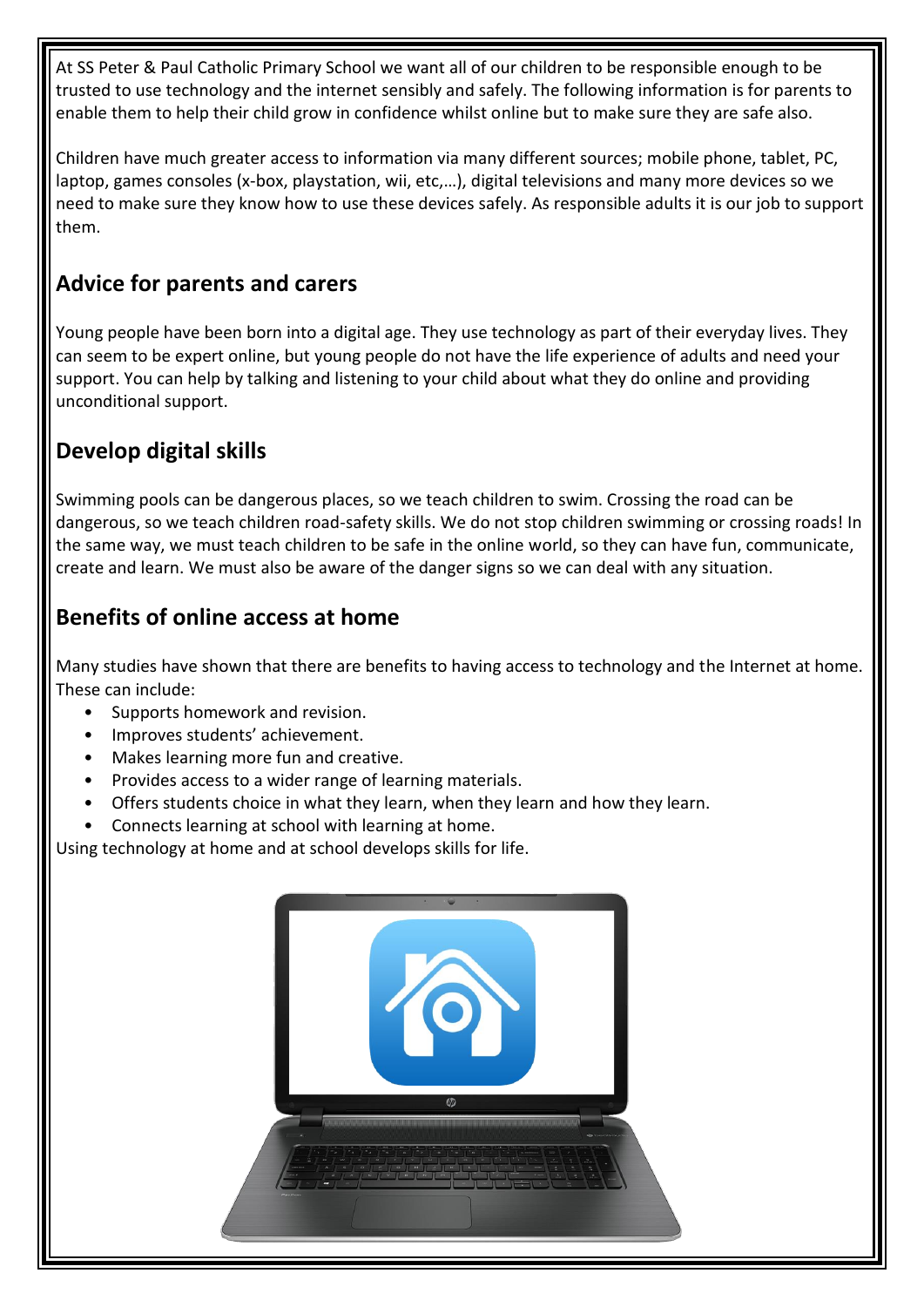# **Using the Internet safely at home develops family boundaries**

Some useful guidelines for you to use when you talk to your child:

- Be kind online. Just because you can't see a person doesn't mean that you can't hurt or offend.
- Think before you post or forward anything. Think about those selfies! Once you upload comments, pictures or videos, others will be able to see or capture them.
- Don't upload pictures or videos of others without their permission. Everyone has a right to protect their data.
- *'Play virtual BUT live real!'* Computer games are fantasy! Many people 'pretend' to be something they are not online.
- Be careful about pop-ups and adverts that say "you have won" something! This is usually a scam.
- Be careful what you click on such as odd links or attachments. If in doubt, do not open it delete it . It could be a computer virus. Also people try to get hold of your details.
- Only message, chat or e-mail people you know or trust in the 'real' world.
- Don't use your real name when using games or websites create a nickname.
- Use passwords. Treat passwords like your toothbrush don't share!
- Think carefully about where you go online. Use websites recommended by teachers. Not all content is genuine. Content can be unfair or just nasty.
- Only use a webcam with people you really know offline. A video can expose you to embarrassment or danger.
- Don't give out personal information about yourself, friends or family online that lets people find out your home address, mobile, the school you go to, etc.
- When you are old enough to use social networking sites (usually 13+), know how to set your profile and location to private and how to block and report people.
- Never arrange to meet an online friend without a trusted adult.
- Know the danger signs that someone is trying to 'groom' you.
- Tell an adult you trust immediately if anything makes you worried or unhappy.
- If you think it's serious, report it to Child Protection and Online Protection Centre **(CEOP)**.



#### **Social Media**

Many children want access to 'social media' sites and apps so that they can communicate with their friends more frequently. Most social networking sites have terms and conditions for use which state that every user must be 13 years of age or over.

Many parents allow their children to have access to these sites and apps but do you really know who they are in contact with and what is being said? Think about this…

… if your child is 10 years old and has accessed a social media site that they should be age 13 to go on they are effectively saying that they are 3 years older than they are. So when they are 15 years old it will look like they are 18 years old so anyone they are in contact with may send them explicit material inappropriate for their age which you would obviously be angry about. Did you know that the person who has sent it will not be prosecuted because they think they are communicating with an adult, not a child. Think about it…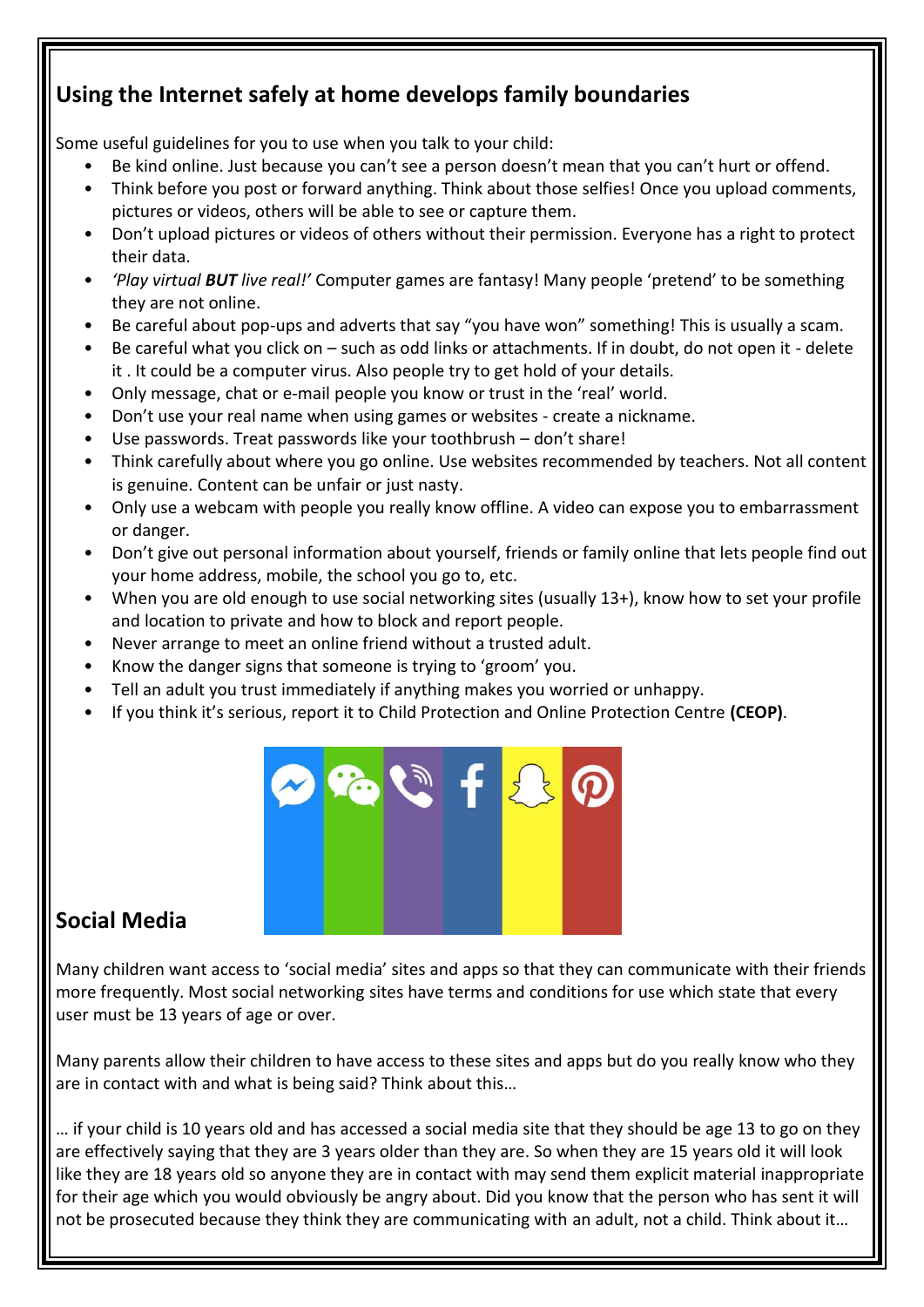## **Cyberbullying**

Unfortunately, people can use technology to bully others. So be aware if your child's mood changes. If they are being bullied, support them. Follow it up. Keep the evidence. Contact your child's school for help. Contact the website owner or phone company if necessary. Get advice from an organisation such as BullyingUK or Childline.



# **Grooming**

Grooming is when someone builds an emotional connection to gain trust for the purposes of sexual abuse or extremist exploitation. Groomers may be other young people who are just a few years older. Young people may do things because they are simply exploring their understanding of the world or because they feel under pressure, bullied or think everyone does it. Talk to your child about loving, caring, respectful relationships and sex. Get advice from an organisation such as NSPCC or Thinkuknow.



#### **Danger signs you should look out for**

If your child is:

- Using technology excessively.
- Staying online through the night.
- Being secretive about what they are doing.
- Behaving very differently in what they wear, their attitudes or friends.
- Receiving gifts or money from unknown sources.

These signs may all be perfectly innocent of course, but remember to always talk to your child. Be supportive.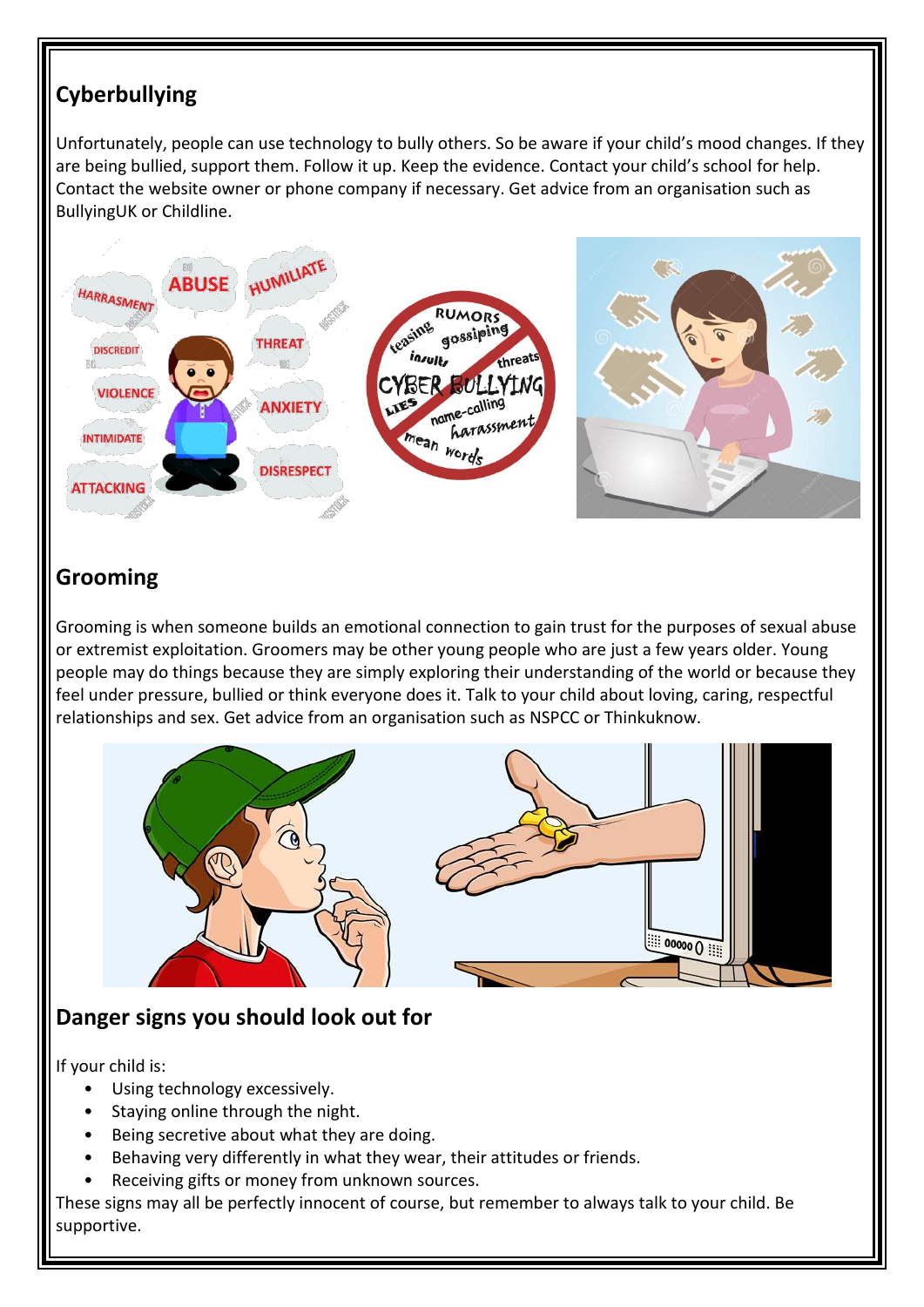# **Danger signs your child should know about**

Beware if someone:

- Tries to find out your address or phone number or where you hang out.
- Wants to keep their chats with you secret.
- Shares information, pictures or videos with you and tells you not to tell anyone else about it.
- Sends you pictures or videos which make you feel uncomfortable and you are worried about showing them to anyone else.
- Asks you to send them pictures or videos of yourself or asks you to use a webcam in a way which makes you feel uncomfortable or worried.
- Pays you lots of compliments and offers or gives you gifts.
- Tells you that you will get into trouble if you tell an adult.

#### **Tips for Parents**

Take age-appropriate precautions with young children:

- Use technology in a shared family room.
- Find and make child-friendly sites favourites for them to use.
- Use child friendly search engines such as:

[www.kidrex.org/](http://www.kidrex.org/) [www.safesearchkids.com](http://www.safesearchkids.com/) [www.primaryschoolict.com](http://www.primaryschoolict.com/) [www.swiggle.org.uk](http://www.swiggle.org.uk/)



- Check the age rating of the games your child plays. There is help from organisations such as Common Sense Media.
- Get advice from your child's school about age-appropriate links and content.
- When out and about in public places, look out for the filtered Friendly WiFi service.

#### **Put in sensible technical solutions**

Most Internet Service Providers and mobile phone companies offer filtering systems and parental controls to help you safeguard your child at home or on the move. Find out how these work from your provider, or see support online such as Safer Internet Centre.

#### *\*Bear in mind what older siblings might be showing their younger brother or sister.\**

Be aware of your own behaviour, as children copy their parents. So agree some rules as a whole family. There are help guides from organisations such as ConnectSafely and BBC webwise.

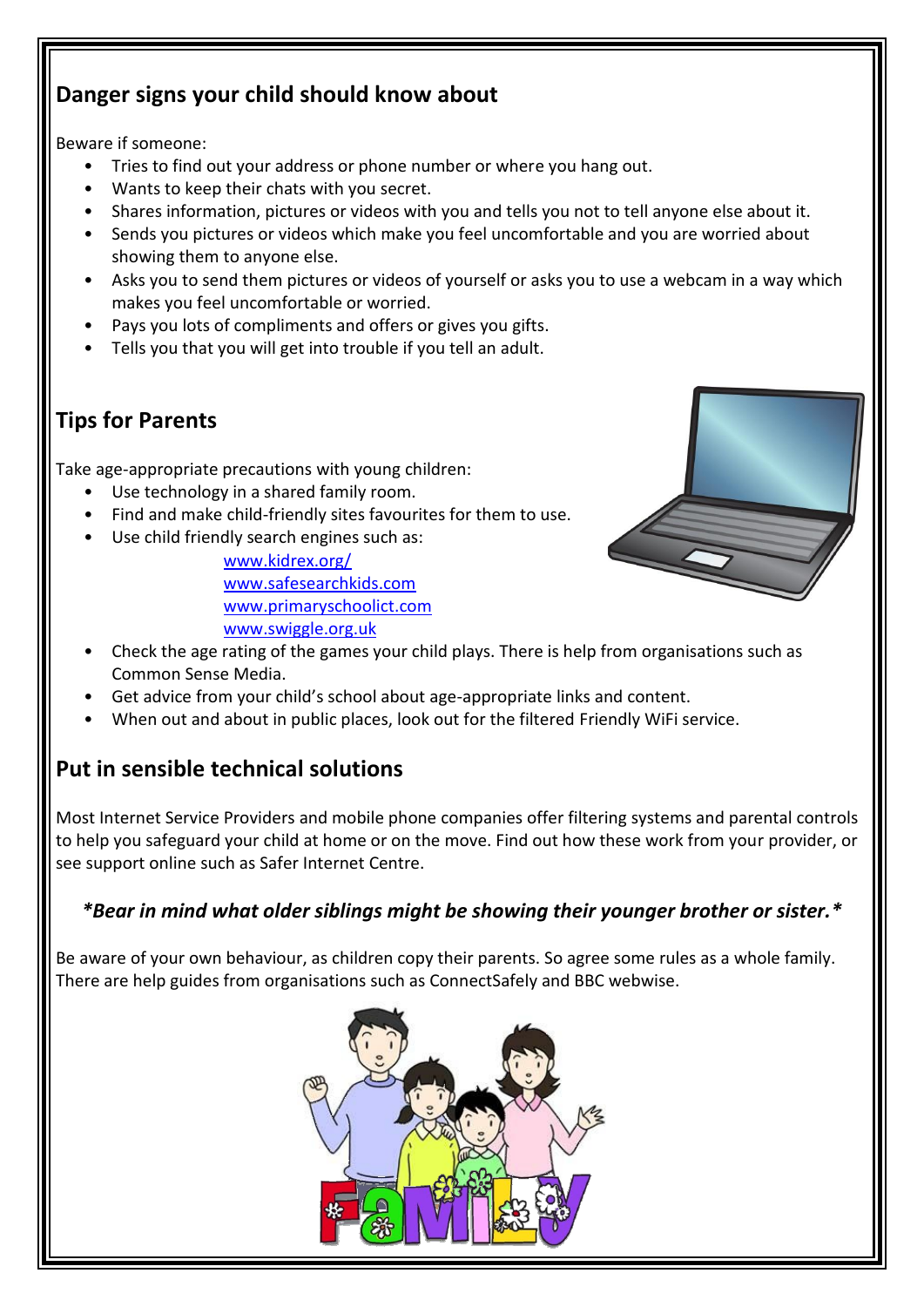

# **Develop trust**

It can be surprisingly easy for young people to access inappropriate material, mostly accidentally. So try to develop trust. It is most important that your child feels able to tell you if they find anything inappropriate, do something 'wrong', or they get inappropriate or unwanted attention from someone. There are some issues such as online gambling or sites that promote being very thin for example, that your child could also be affected by. If something happens, don't over-react. Children experiment and make mistakes. Stay calm.

# **Listen to your child**

Encourage debate and questioning, particularly on local and world events and help them see different points of view. Help them understand that what they see or read may not be the whole picture. Using all of these tips will build children's resilience.

#### **Some useful websites for parents**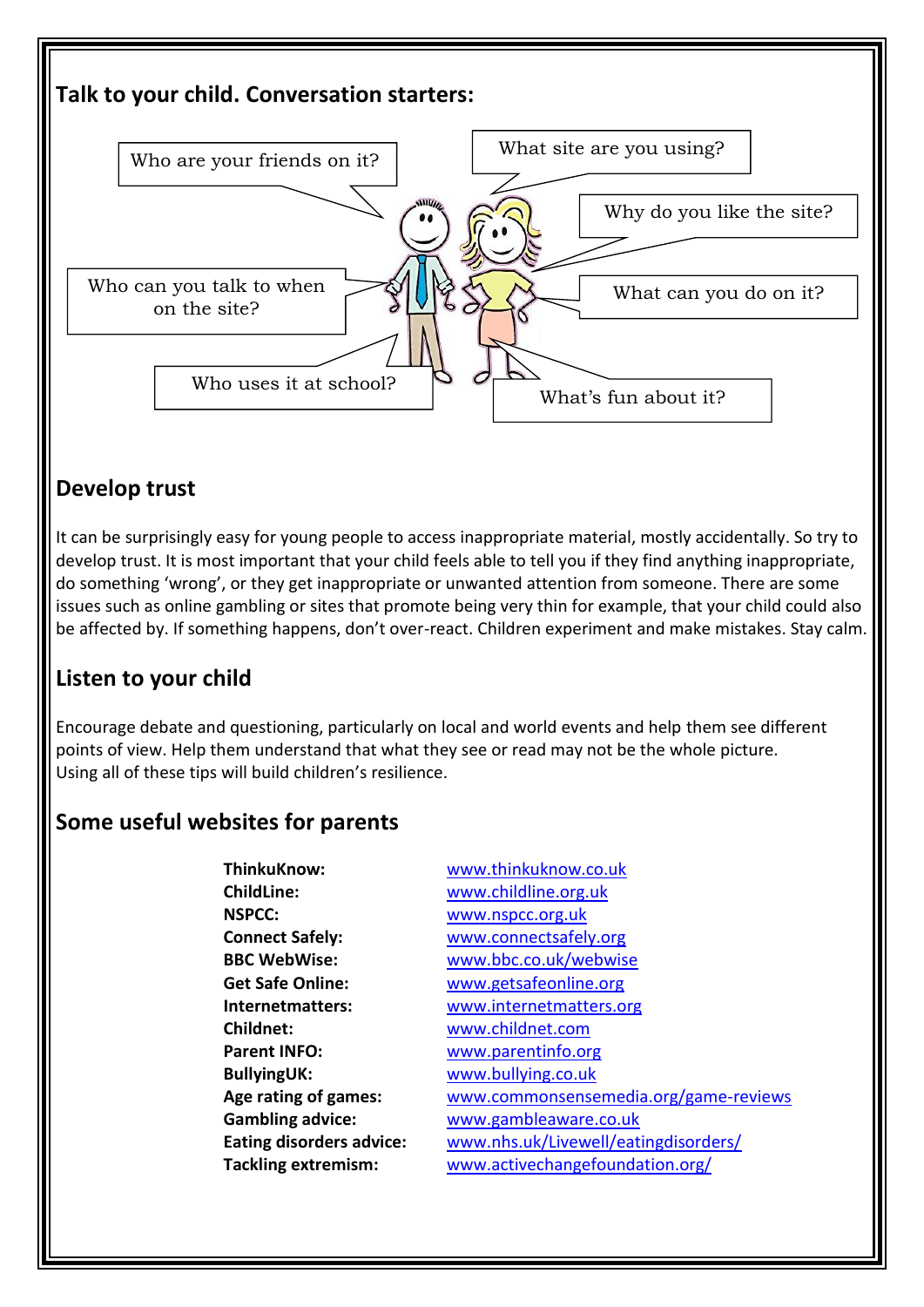# **If you have concerns…**

Talk to your child's school.

Report any serious abuse using the national **CEOP** link.





This takes you to a site managed by the **Child Protection and Online Protection Centre** (CEOP) [www.ceop.police.uk/](http://www.ceop.police.uk/)